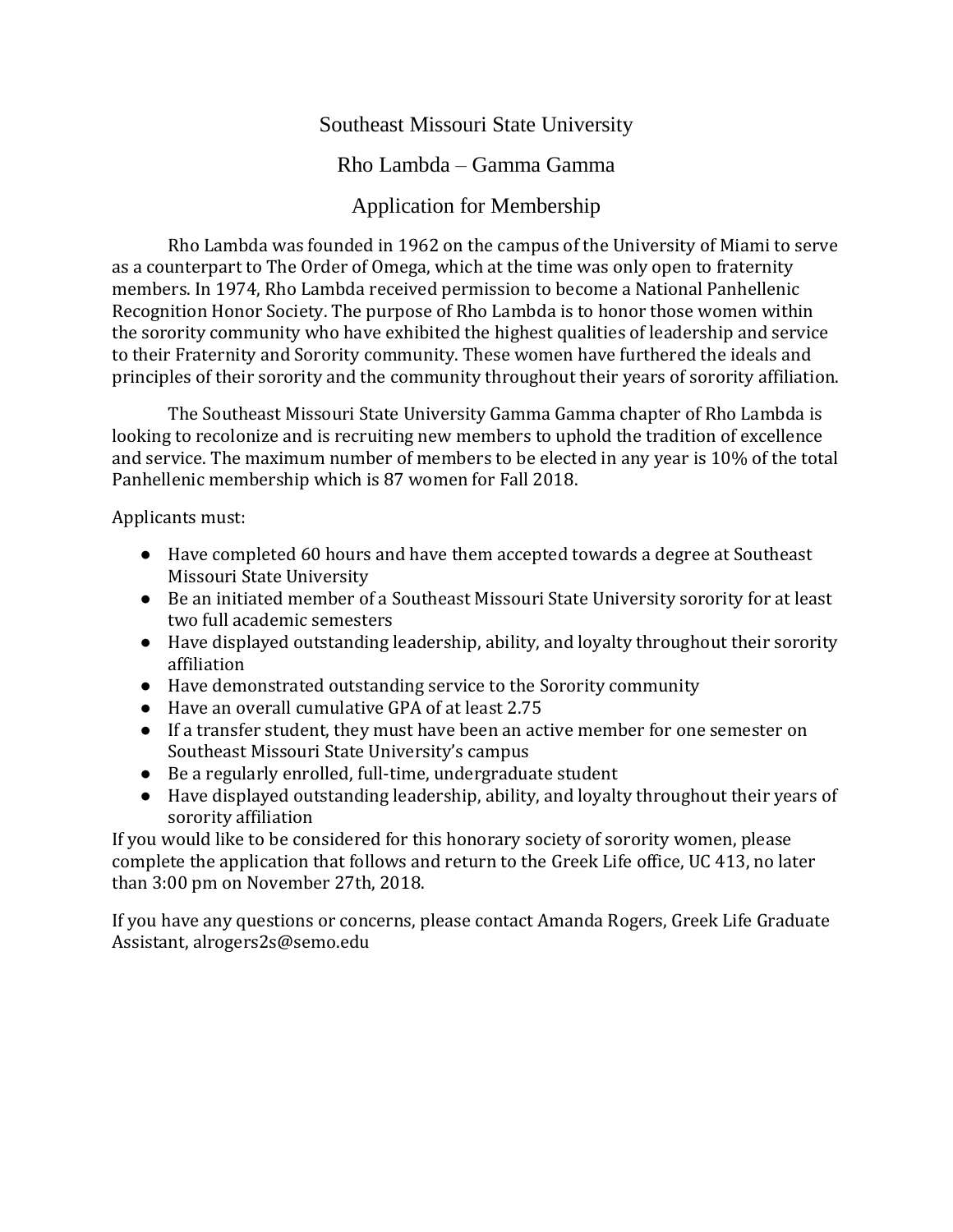Please provide the following information:

- Name: \_\_\_\_\_\_\_\_\_\_\_\_\_\_\_\_\_\_\_\_\_\_\_\_\_\_\_\_\_\_\_\_\_\_\_\_\_\_\_\_\_\_\_\_\_\_\_\_\_\_\_\_\_\_\_\_\_\_\_\_\_\_\_\_\_\_\_\_\_\_\_\_\_\_\_\_\_\_\_\_\_\_\_\_\_\_\_\_\_ ● Student ID number: \_\_\_\_\_\_\_\_\_\_\_\_\_\_\_\_\_\_\_\_\_\_\_\_\_\_\_\_\_\_\_\_\_\_\_\_\_\_\_\_\_\_\_\_\_\_\_\_\_\_\_\_\_\_\_\_\_\_\_\_\_\_\_\_\_\_\_\_\_\_\_\_\_\_\_\_\_\_\_\_\_\_\_ ● Phone number: \_\_\_\_\_\_\_\_\_\_\_\_\_\_\_\_\_\_\_\_\_\_\_\_\_\_\_\_\_\_\_\_\_\_\_\_\_\_\_\_\_\_\_\_\_\_\_\_\_\_\_\_\_\_\_\_\_\_\_\_\_\_\_\_\_\_\_\_\_\_\_\_\_\_\_\_\_\_ ● Email address: \_\_\_\_\_\_\_\_\_\_\_\_\_\_\_\_\_\_\_\_\_\_\_\_\_\_\_\_\_\_\_\_\_\_\_\_\_\_\_\_\_\_\_\_\_\_\_\_\_\_\_\_\_\_\_\_\_\_\_\_\_\_\_\_\_\_\_\_\_\_\_\_\_\_\_\_\_\_\_ ● Major/Minor: \_\_\_\_\_\_\_\_\_\_\_\_\_\_\_\_\_\_\_\_\_\_\_\_\_\_\_\_\_\_\_\_\_\_\_\_\_\_\_\_\_\_\_\_\_\_\_\_\_\_\_\_\_\_\_\_\_\_\_\_\_\_\_\_\_\_\_\_\_\_\_\_\_\_\_\_\_\_\_\_ ● Credits earned to date: ● Graduation Semester and Year: \_\_\_\_\_\_\_\_\_\_\_\_\_\_\_\_\_\_\_\_\_\_\_\_\_\_\_\_\_\_\_\_\_\_\_\_\_\_\_\_\_\_\_\_\_\_\_\_\_\_\_\_\_\_\_\_\_\_\_\_\_\_\_\_\_\_\_\_\_\_\_ ● Chapter affiliation and initiation date: \_\_\_\_\_\_\_\_\_\_\_\_\_\_\_\_\_\_\_\_\_\_\_\_\_\_\_\_\_\_\_\_\_\_\_\_\_\_\_\_\_\_\_\_\_\_\_\_\_\_\_\_\_\_\_\_\_\_\_\_\_\_\_\_\_\_\_\_\_\_\_\_\_\_\_\_\_\_\_\_\_\_\_\_\_\_\_\_\_\_\_\_\_\_\_\_\_  $\bullet$  Cumulative GPA:
- List sorority involvement; include titles held and dates of office:

● List campus/community involvement; include titles held and dates of office:

● Honors and Awards given by your Sorority or Southeast Missouri State University to you: